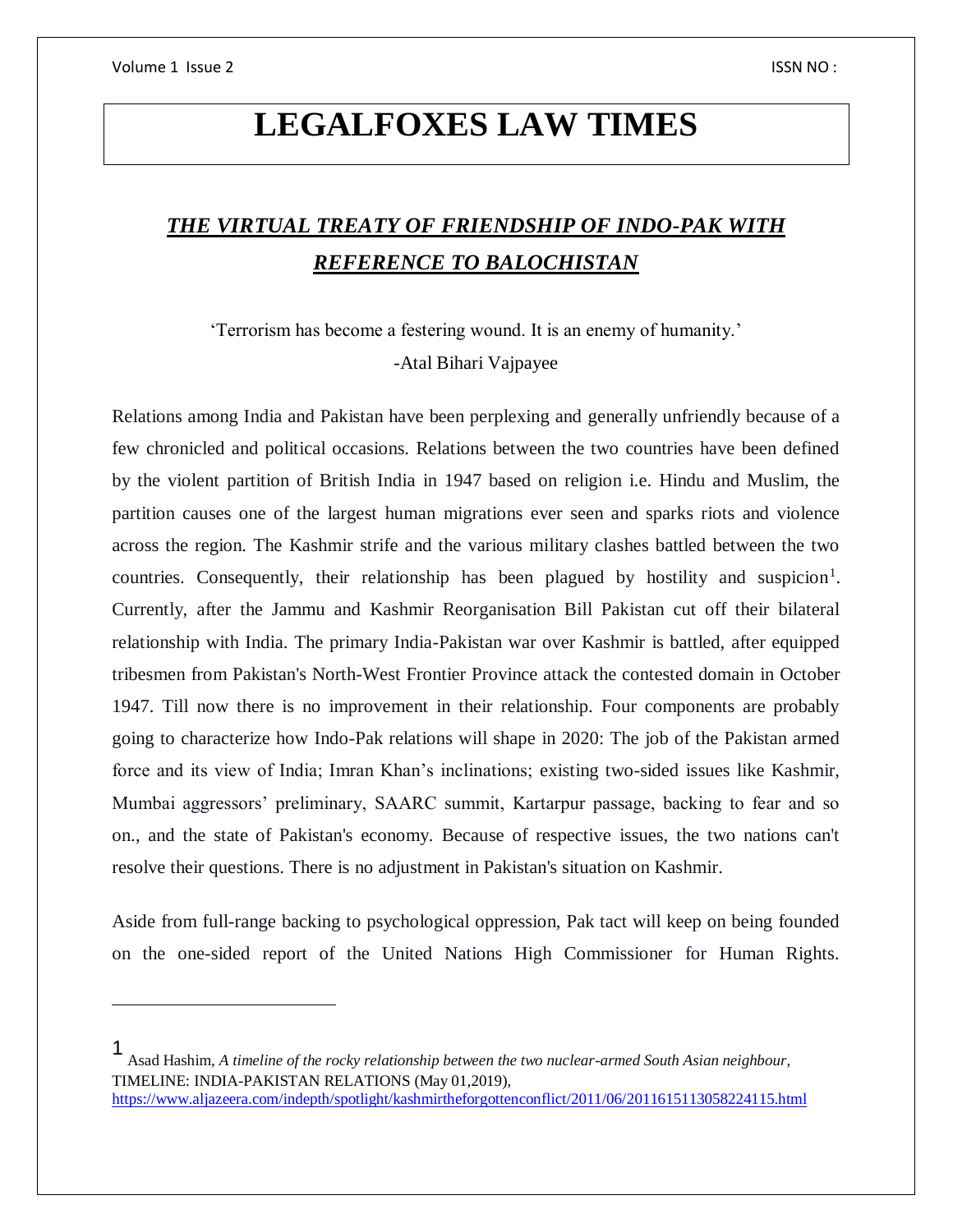$\overline{\phantom{a}}$ 

Notwithstanding these, no advancement has been made against the culprits of 26/11. The brains of Hafiz Saeed keep on meandering uninhibitedly in Pakistan which is a reasonable sign that Pakistan's mentality towards psychological oppression had not changed after Imran Khan turned into the PM.

At that point the contest of Balochistan is additionally an explanation behind the clash between the two nations. The revolt in Balochistan is a guerrilla war pursued by Baloch patriots against the administrations of Pakistan and Iran in the Baluchistan district, which covers Balochistan Province in southwestern Pakistan, Sistan and Baluchistan Province in southeastern Iran, and the Baluchistan locale of southern Afghanistan. Balochistan signifies 'the place where there is the Baloch'. The territory was separated into four august states, which were strongly consented to Pakistan<sup>2</sup>.

Regardless of being wealthy in characteristic assets, it is the most backward district in Pakistan. Baloch individuals are ethnically, socially and socially not quite the same as the remainder of Pakistan and feel misused on account of the predominant Punjabis. The region is wealthy in characteristic assets like oil, gas, copper and gold; the economy is overwhelmed by its flammable gas fields. Its area is incredibly key as the region imparts outskirts to Punjab, Sindh, FATA, just as Afghanistan and Iran. Gwadar Port in Balochistan is vital to Pakistan. The Balochistan Liberation Army is a Pakistan-assigned fear based oppressor association. It is the most generally known Baloch nonconformist gathering. It has directed a few assaults on Pakistani security organizations and regular citizens.

Baloch patriots blame Pakistan for efficiently smothering its advancement to keep the Balochs stifled. Pakistani security powers are blamed for unlawfully keeping 19,000 men, ladies and kids in Balochistan. A considerable lot of them have been assaulted and murdered. Balochistan is an exceptionally touchy issue for Pakistan. Mom Qadeer Baloch, who had strolled more than 3,000 km from Quetta to Islamabad with family members of missing people, said something that a high

<sup>2</sup> *Insurgency in Balochistan,*WIKIPEDIA(Aug 23,2018) https://en.wikipedia.org/wiki/Insurgency\_in\_Balochistan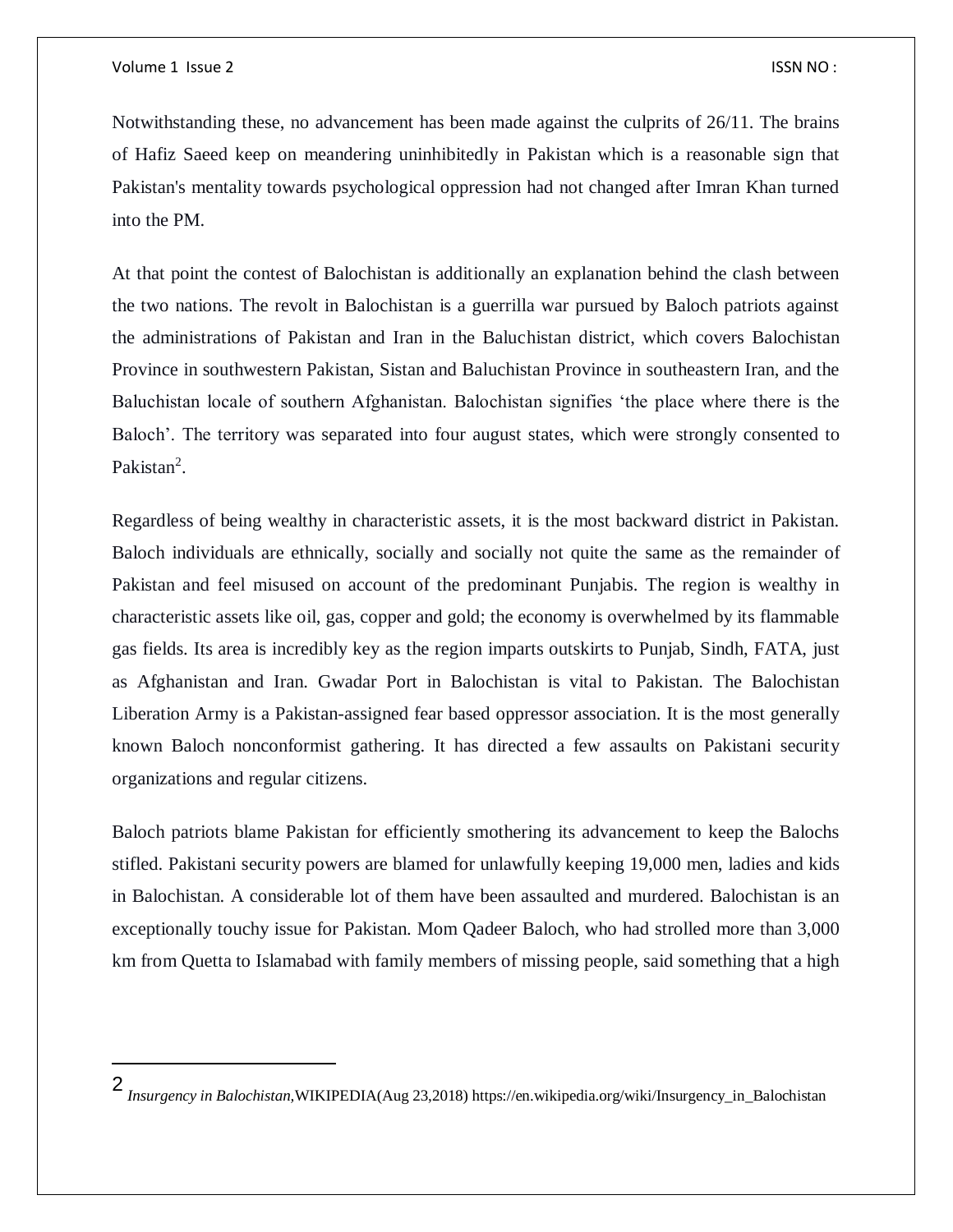$\overline{a}$ 

ranking representative barbecued me for 60 minutes on why I had done a meeting which was 'against Pakistan'<sup>3</sup>.

As Pakistan is battling an insurrection in Balochistan that is the reason human rights infringement is being submitted. English separated Balochistan into three sections. They are in a battle to free and reunify their property and individuals from Pakistan, Iran and Afghanistan.

Pakistan has made nearby al-Qaida and ISIS bunches in Baluchistan-Lashkar-e-Khorasan, Jundallah, Tehreek-e-Islam, Tehreek-e-Nifaz-e-Shariat-e-Mohammad are dynamic. Individuals of Balochistan are requesting Balochistan to be an autonomous country. Additionally, feature their requests concerning following realities, Kashmir was never a nation; it was an august state under the Maharaja Hari Singh. Kashmir was constantly a piece of more prominent India. Pakistan is keen on Kashmir just for its water and not Islam. Pakistan offered portions of Kashmir to China. On the off chance that Pakistan were thoughtful towards Muslims, Pakistan wouldn't have murdered 3,000,000 Bengalis. Balochistan was never a piece of India or Iran or Afghanistan or some other nation. Balochistan was constantly free. So an autonomous nation was involved<sup>4</sup>. Be that as it may, the whole subcontinent before 1947 was under pioneer rule or provincial despots. There was no freedom for anybody. Balochistan as a country state was framed in 1410. It is the fourth Kurdish express; the first was Mesopotamia.

At the point when Pakistan assaulted Balochistan, India previously had a parliament. It was anything but a realm or government. We had a House of Commons and a House of Lords. We had our limits, our constitution and rule of law.

Our constitution was a composed path before Pakistan's constitution appeared and our nation appeared many years prior. Pakistan is a fake state made by the British. It is a test-tube nation.

<sup>3</sup> Akhilesh Pillalamari, A Brief History of Balochistan, THE DIPLOMAT (Feb 12,2016), https://thediplomat.com/2016/02/a-brief-history-of-balochistan/

<sup>4</sup> In The Current Situation, Not A Single Baloch Is Ready To Be With Pakistan, OUTLOOK, (Apr 18,2020) https://www.outlookindia.com/magazine/story/in-the-current-situation-not-a-single-baloch-is-ready-to-be-withpakistan/297734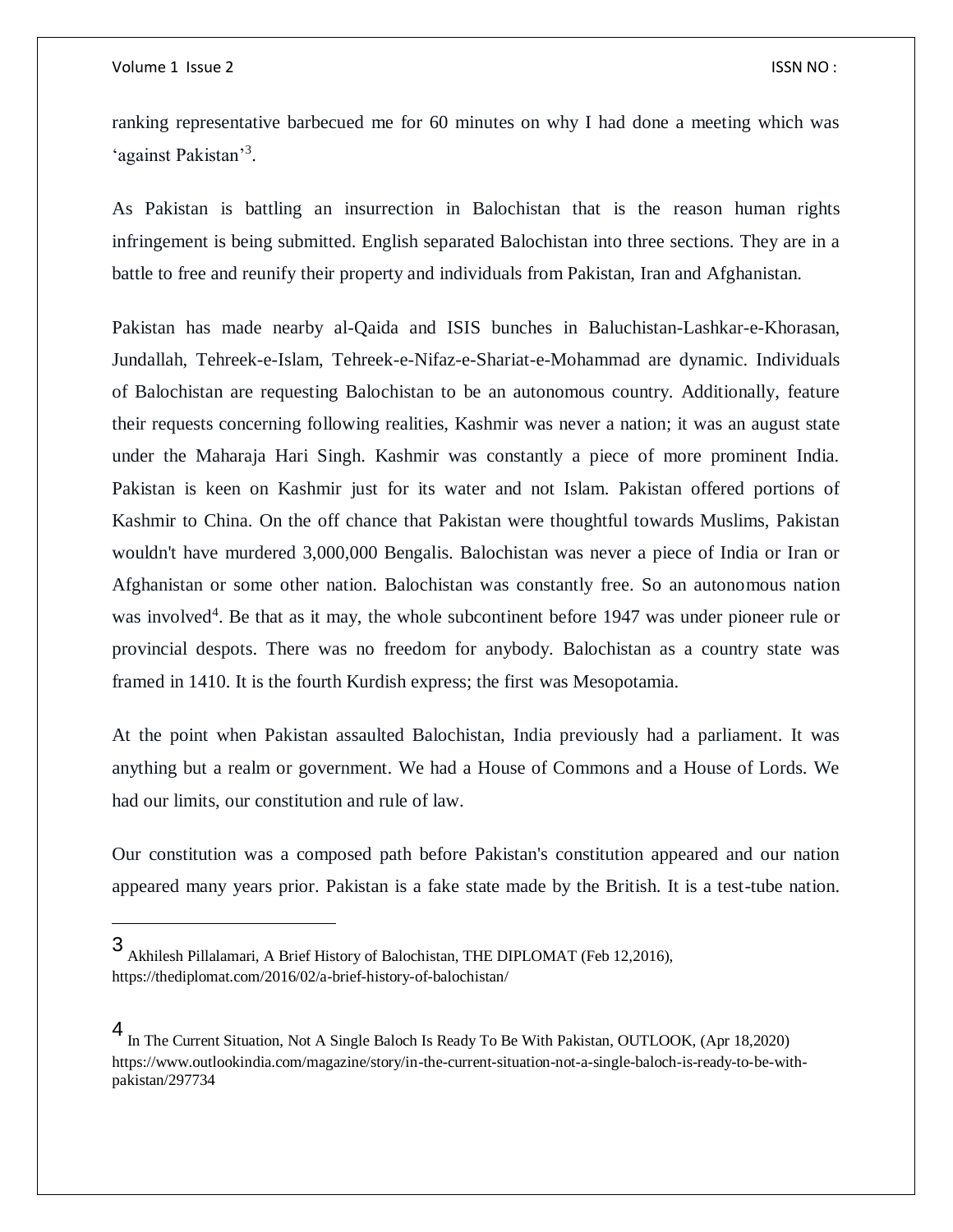Individuals talk about Westphalian country states. Pakistan is the nursery and incubation facility of fear based oppression and it is getting billions of dollars from America and arms and ammo from China. This is malignancy that is given counterfeit life from the powers that need to keep this locale precarious. Pakistan is doing all the intermediary work for them. It isn't just Pakistan that is capable. Any individual who bolsters Pakistan is answerable for all the insurrections, psychological warfare and the issues that individuals of Afghanistan and India are confronting. Take a gander at the life of Afghans; consistently they are confronting killings of their kin. Here the inquiry emerges for what reason did nobody bring up any criticism? Since it was a colonialist intent to isolate India, to leave India feeble, to make issues for India all around its outskirts. The British left the Indian subcontinent genuinely however they guaranteed that the individuals in subcontinent keep battling with one another and not become a solid force on the planet. Take a gander at the safeguard spending plan of India, take a gander at the measure of dread of fear based oppression India faces. Balochistan and Kashmir are not the equivalent. India's powerless tact has made it resemble the equivalent.

The instrument of promotion was offered to royal states. Balochistan was not an august state; it was a free nation. The pieces of Balochistan under the British were given to them on a so-called rent for an agreement. English Balochistan was a different substance from British India and had nothing to do with India. At the point when British chose to stop in the wake of making two countries, they announced on August 11, 1947, through All India Radio and papers that pieces of Balochistan under the British are free. Jinnah was a major double crosser. At the point when the British were still here, Jinnah offered his administrations as a legal counsellor to speak to Baluchistan. He guaranteed the individuals of Baloch that Balochistan would not be forced to join either India or Pakistan. The Simon Commission recorded this. Jinnah expresses that Balochistan was never a piece of India or Pakistan and it has consistently been a free nation. Nonetheless, Jinnah realized that Balochistan was partitioned into a few sections, and its kin were not in a situation to combine to battle the Pakistan Army. So Pakistan attacked Balochistan.

It was Jinnah's trick that he had chipped away at for a considerable length of time. After Pakistan appeared, it sent messages to the legislature of Balochistan requesting that we go along with them. Their reaction was—on the grounds that we are Muslims. So the bill was introduced in our Parliament. Both the houses dismissed it and said that 'we don't see how a nation can be made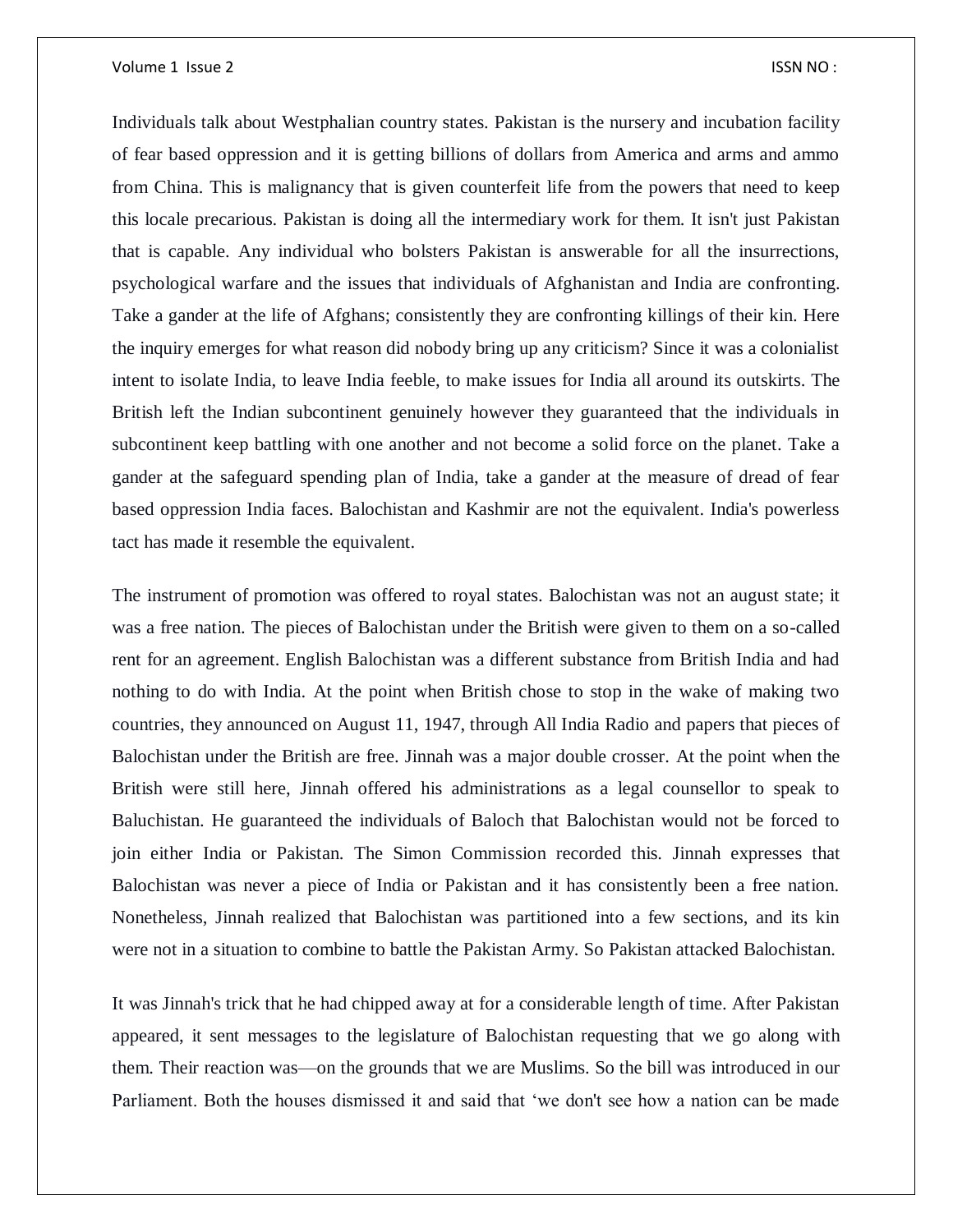$\overline{\phantom{a}}$ 

for the sake of religion. Rather than requesting that we go along with them, Pakistan should join Saudi Arabia or some other Muslim nation. Where is the requirement for the territory of Pakistan?<sup>5</sup> In the entire world, there is no nation, which has been made for the sake of religion. Indeed, even Israel isn't made for the sake of religion. It was a Jewish land. Jews returned to their country. Indeed, even the breaking down of Pakistan will open conduits of savage clashes and dissenter developments in the subcontinent. That is the reason we request from the United Nations to mediate through its 2012 affirmation against slaughter.

The UN needs to settle this issue calmly. For that as well, they need the help of India and the whole universal network. Be that as it may, this issue resembles disease, it is making a ton of poisons, and we are reluctant to work it since we realize it will make a ton of chaos. There are lasers and different advancements one can use, with least earth on our hands. In any case, to expel malignancy from a living body, one needs to settle on a choice, one needs to cut and go for an activity. You need to take blood on your hands. The world isn't letting anybody do it, neither India nor Afghanistan. Dread keeps on exuding from Pakistan and it strikes in Germany, France and wherever else. Any place there is fear and at whatever point it is explored, the roots are found in Pakistan. So what they are stating—let us hold hands, let us do medical procedure, evacuate this malignant growth and let the world remain in harmony. We are looking for help from the entire world however the greatest duty is India's.

Pakistan is part and parcel of India. Why has India tossed this malignancy on us? It was Mr Gandhi and Mr Nehru's obligation not to partition India. In any case, in my perspectives Partition was not a reasonable choice. Baluchistan's freedom won't trigger nonconformist developments in India. Since Indian personality is comprehensive; it permits each ethnic or strict gathering to thrive. There might be some measure of segregation or discontent as a result of imperfections in the framework, yet what we saw here over the most recent couple of days, Indian Muslim people group are totally absorbed and content with different networks. Be that as it may, not all Baloch individuals are with the opportunity battle. Some help the law based constituent legislative issues of Pakistan. 100% Baloch are against Pakistan. The Baloch individuals sitting in Pakistani

<sup>5</sup> *Indo-Pak Relations – A brief history,* EFSAS, (Oct,21, 2019), https://www.efsas.org/topics/indo-pak-relations.html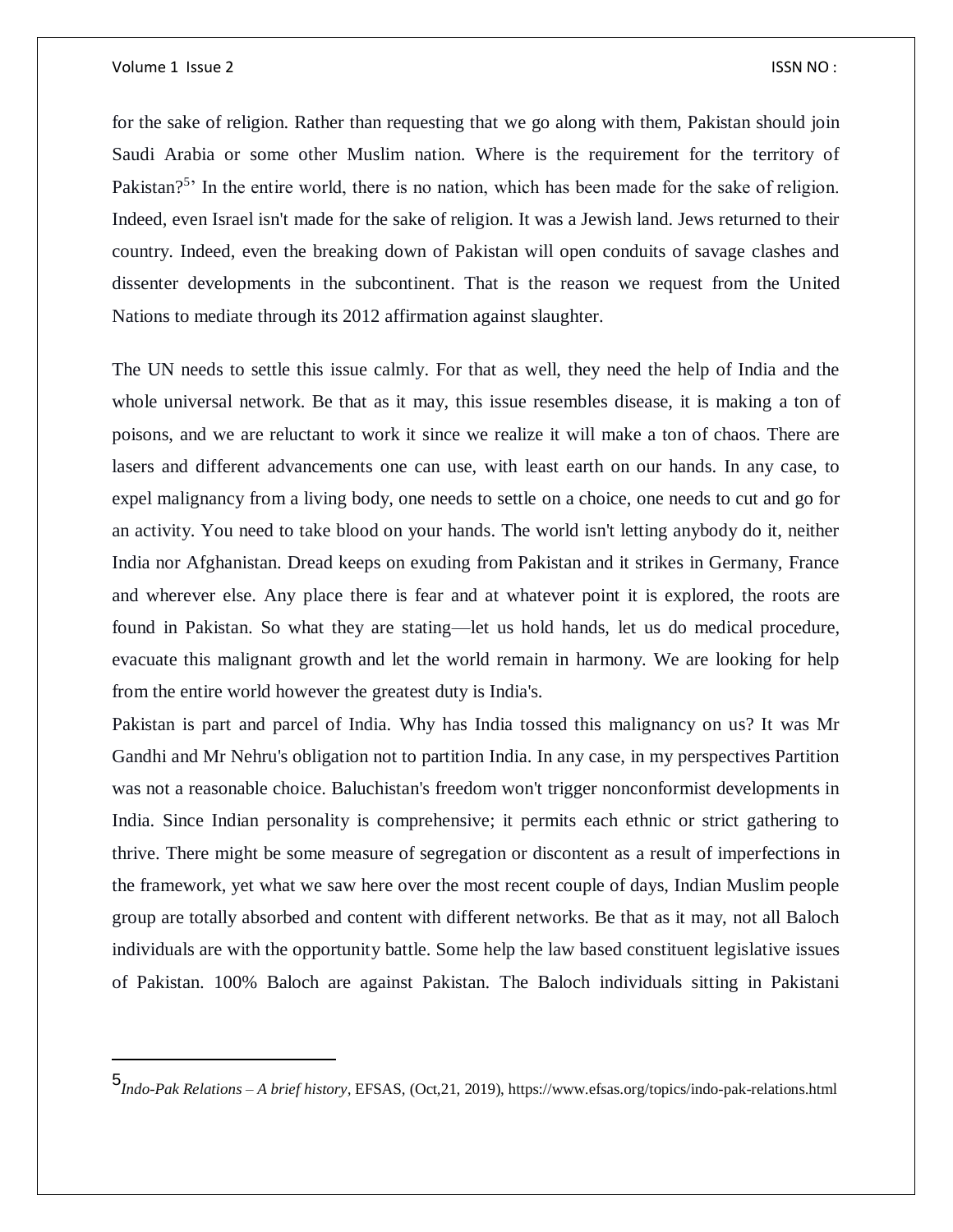parliament got just 3 to 4% vote. The greater part didn't cast their votes. These individuals are not delegates of Balochistan.

In each country, a few swindlers can settle on their still, small voice. In Balochistan additionally they have a couple as well; they are for the most part ancestral bosses who were on the payrolls of the British. Presently they are on the payrolls of Pakistan. The larger part has been with the opportunity battle throughout the previous 68 years. They battled against the British for a long time; their first war was the War of Nafasku, in the Marri territory. This is their nineteenth opportunity battle and it is going on in view of the help of Baloch individuals. It can't abandon the help of the majority. Their moms and grandmas are additionally taking an interest in it. The basis for respect is who battles for opportunity. A Baloch political dissident is the most decent individual in our general public. It is profoundly established. Indeed, even the school going kids are a piece of the battle. There are not many Pakistani schools in Balochistan; there are no schools for young ladies. Pakistani gatherings toss corrosive on our young ladies on the off chance that they go to class. Indeed, even religion is certifiably not an individual issue for Baloch individuals. Political dissidents of Baloch Liberation Army, Baloch Liberation Front and Baloch Republican Army are not strict fundamentalists.

Baloch opportunity battle is totally mainstream and needs to be an autonomous common popularity based republic. Baloch individuals likewise restricted to China-Pakistan Economic Corridor (CPEC), which expects to bring huge monetary chances and broad improvement not exclusively to the remainder of Pakistan however Balochistan as well as Pakistan and China consented to the arrangement, human rights infringement transformed into ethnic purging and now slaughter. They simply need Baloch soil, they don't need Baloch individuals. The word 'hall' harms on the grounds that to them as their nation is only a hallway. That is what they look like at Baluchistan to grab their assets. The administrations are not with them yet they have support from individuals all around the globe.

Since they accept states have their inclinations yet individuals bolster them due to profound quality. On the off potential for success that individuals have up, governments will in the long run need to settle on a choice. At the UN, Baloch agents have made introductions as well. A free Balochistan has a great deal to offer to states, additionally offer manageable harmony in the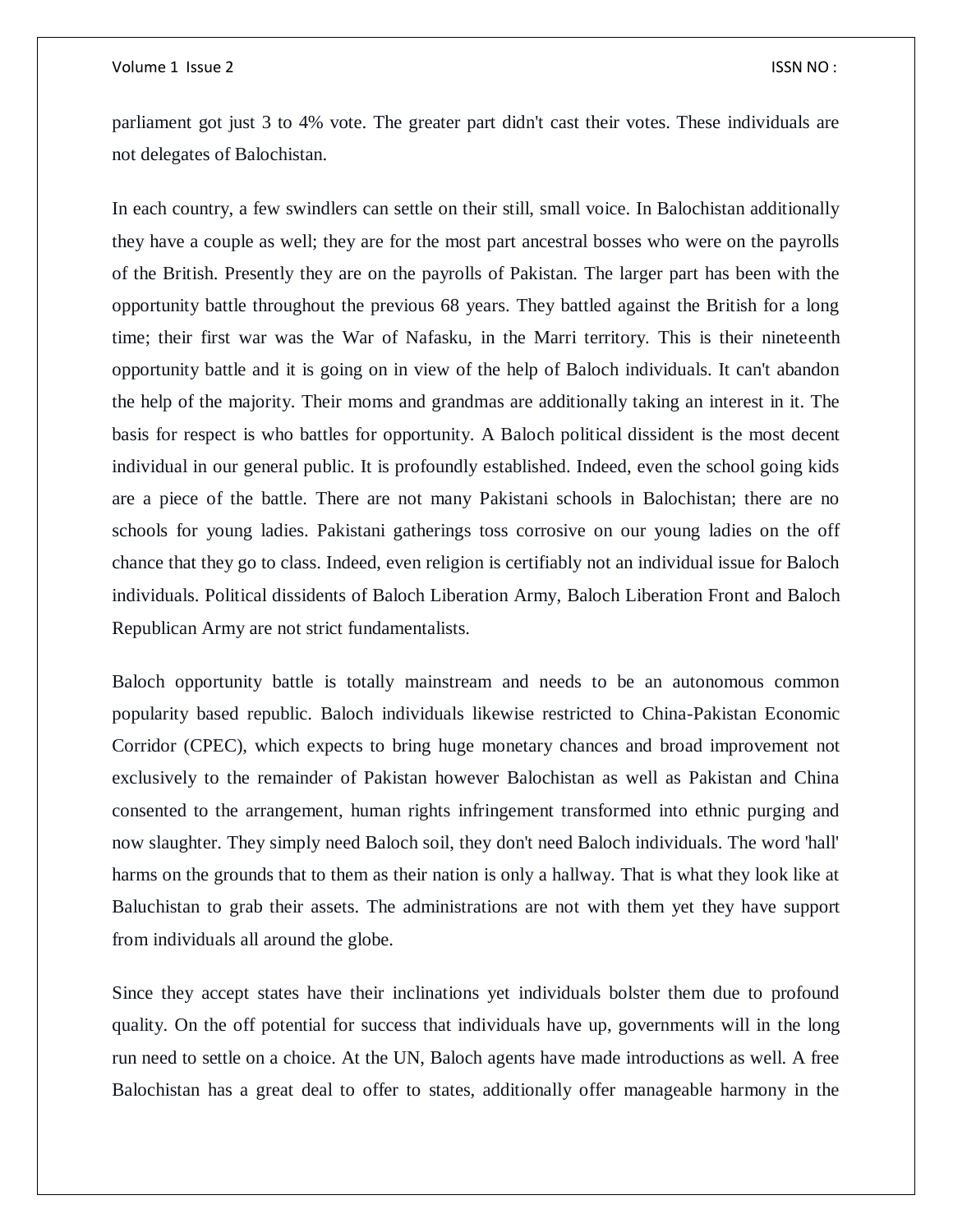$\overline{\phantom{a}}$ 

locale. Atomic free, fear free, common, majority rule, pluralistic, sexual orientation adjusted Balochistan. It will enable the world to contain dread. Pakistan's presence relies upon Baluchistan and not on India or Bangladesh or whatever else.

Pakistan's economy depends on advances from IMF, World Bank and Western nations and Pakistan has no assets to show other than the mineral assets of Balochistan, to get advances. Their vital significance is because of the Balochistan coast. Without Balochistan, they are landlocked. When Balochistan turns out to be free, Pakistan won't endure in any event, for a solitary day. All the nations supporting Pakistan bolster it not on the grounds that they like Pakistan. They are their partners since they don't have some other choice. All the courses to go to Afghanistan and Central Asia are through Balochistan. So they wind up conversing with Pakistani fear monger state. It is smarter to converse with an autonomous Balochistan.

Till now Baloch individuals have not assaulted Pakistan. They just shield themselves against Pakistani assaults. They are a military people, truly. They have consistently been outfitted. They make their arms since they live in an area that is filled in as a zest course and Silk course. They didn't have the foggiest idea that we were plentiful in gold, minerals and gas. From that till they confronted assaults. Vasco de Gama, Alexander, and Mongols were vanquished. Their territory is horrible to trespassers. The astuteness to battle and guard ourselves is coded on their qualities.

India kept up quiet for quite a while that it would not meddle in the inside issues of different nations. Henceforth, it never raised the Balochistan issue at any universal stage, in spite of Pakistan over and again stirring the Kashmir issue. Pakistan has been blaming India for running fear monger exercises just as aiding Baloch patriots. Months back, when a fear based oppressor assault killed more than 50 individuals in Quetta, Balochistan, the Pakistani Chief Minister accused RAW (Research and Analysis Wing), the remote knowledge organization of India. Pakistan would never create any generous evidence against India. It is the order of Indian individuals that Modi and BJP have gotten. Modi is an intense and solid pioneer. None of his forerunners had this sort of order with a prospering economy and huge worldwide help<sup>6</sup>.

<sup>6</sup> Asia Sentinel, India Pushes a Breakaway Balochistan, AS, (Nov 14,2019), https://www.asiasentinel.com/p/indiapushes-breakaway-balochistan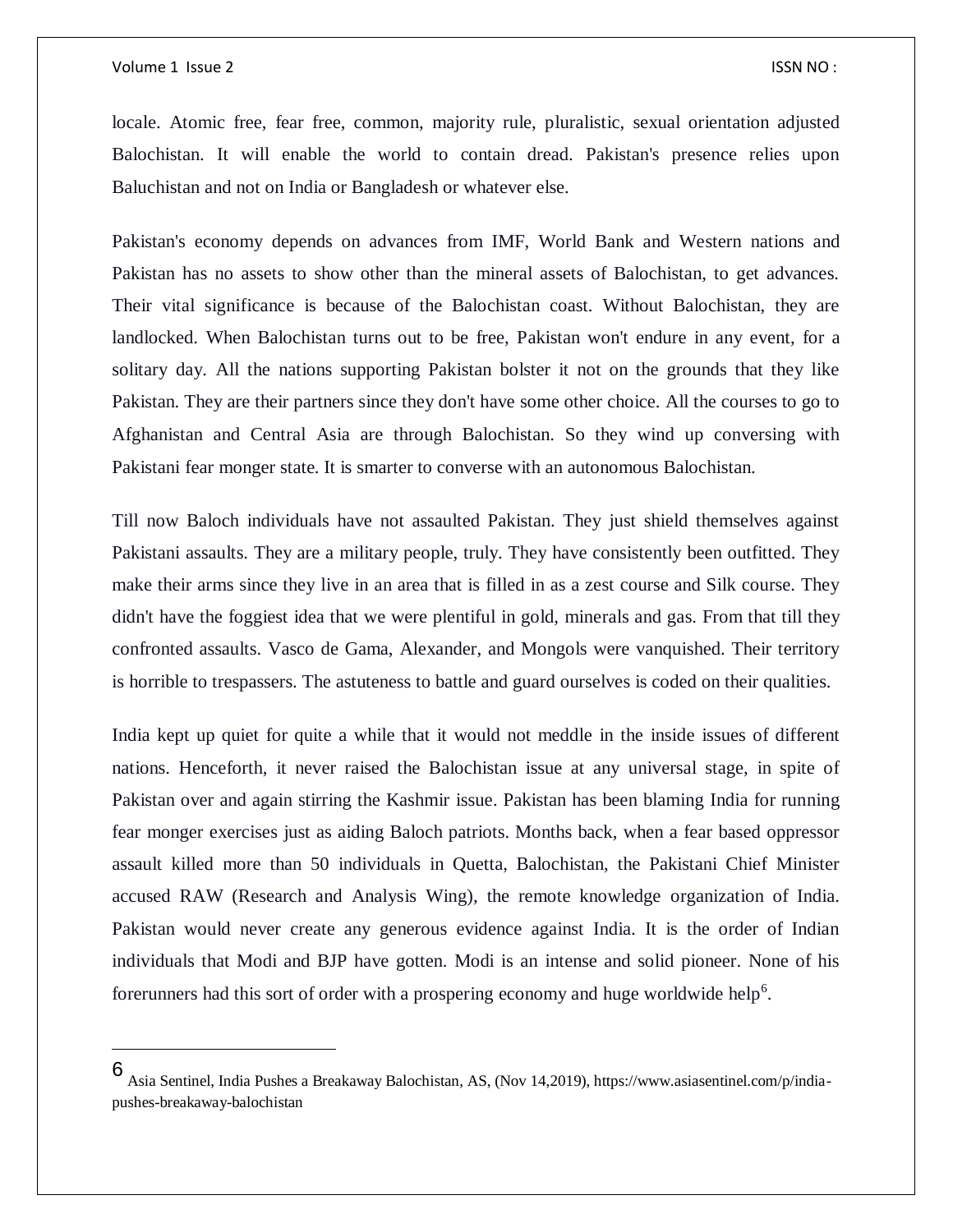$\overline{a}$ 

Indira Gandhi had inward issues and regardless of that, she supported Bangladesh. So for what reason can't Modi? On the off chance that Modi makes a strong stride, he will get support from the entire world. India has earned regard on the planet while Pakistan has earned just contempt. This is the quality of India's common majority rules system. Yet, so far Modi has just talked and not done anything. India needs to initially take care of its inclinations. In a take-off from India's prior position and when the two-sided ties with Pakistan had hit a new low after Pakistani Prime Minister Nawaz Sharif brought the Kashmir issue up in his Independence Day discourse, Prime Minister Modi did what Pakistan couldn't have even idea of. Without referencing 'Pakistan', he essentially expressed gratitude toward the individuals of Balochistan. Pakistan is expectedly vexed after India hit it where it harms the most. Counsel to Pakistan PM on Foreign Affairs, Sartaj Aziz said that India was attempting to redirect worldwide consideration from the 'catastrophe in India-held Kashmir'.

Pakistani columnists cautioned Baloch patriots not to take India's help. Indeed, even Baluchistan Welcomes India's Tough Stand. Different Baloch patriot associations in Baluchistan, just as those situated in the USA and Europe, have invited PM Modi's sudden help. Regardless of whether the announcement of the Indian PM is intended to redirect consideration from the continuous circumstance in Kashmir, it will at present assistance the Baloch patriots as far as featuring their motivation in light of the fact that the Baloch have been battling for a long time to get global help and not a solitary nation has ever spoken in their help.

Modi is the Prime Minister on the global platform who has talked primarily about the Baloch and their sufferings. In this manner, it is an extraordinary discovery. Individuals of Balochistan need to keep a watch out if India bolsters Balochistan as a piece of an official approach or in the event that it is utilizing Balochistan just as a chip to react to Pakistan. It's a befitting answer to Pakistan, which is making endeavours to meddle in the inner issues of Jammu and Kashmir. Indeed, even we're not discussing the development in Balochistan. We are discussing human rights infringement there as a great many instances of assaults and killings are accounted for. While discussing human rights in Kashmir, Pakistan is disregarding that their terrace is copying. The PM has confidently emphasized the Indian stand, which the UPA was reluctant to absolute.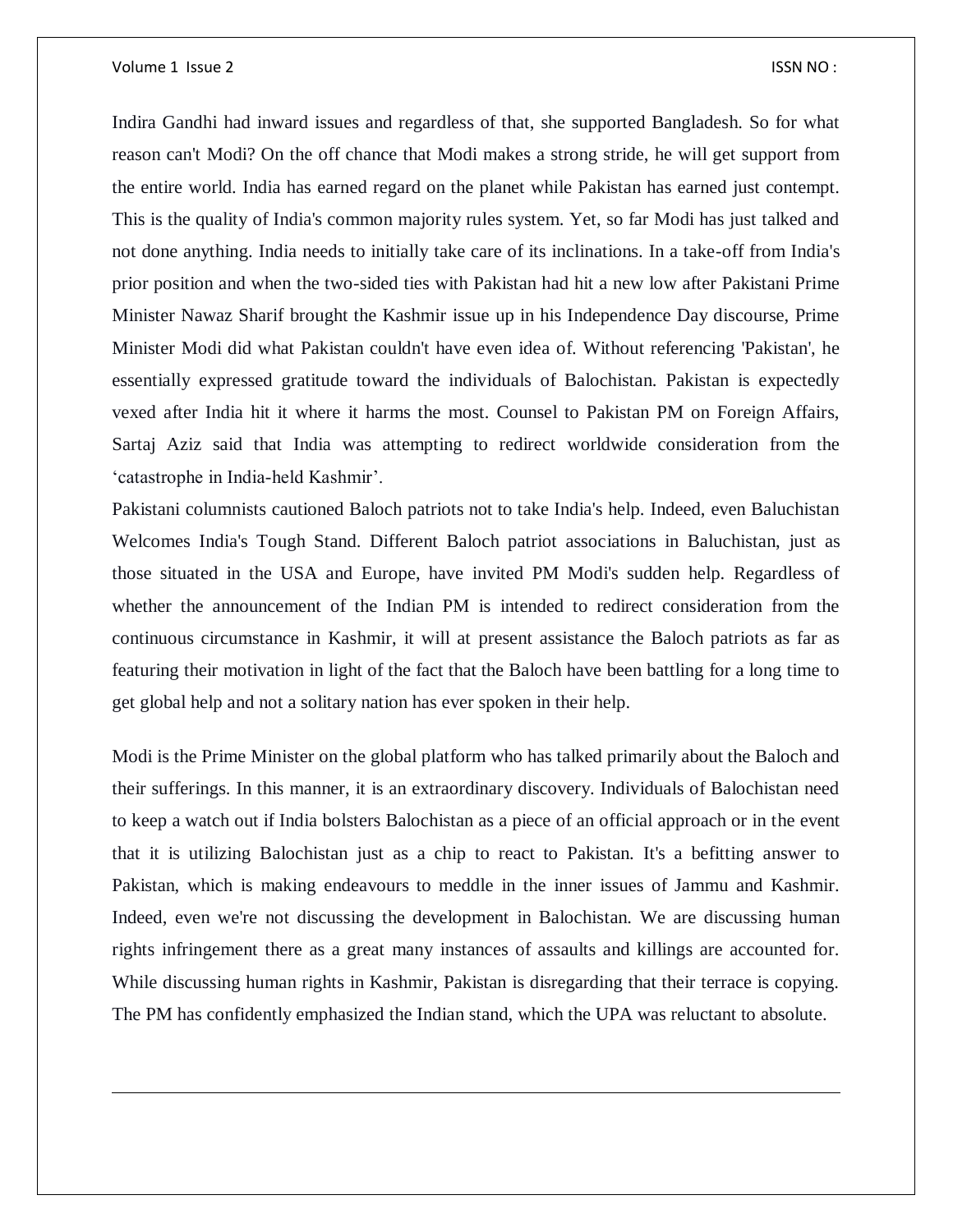Over the most recent 65 years, India and Pakistan have been unable to determine their disparities and build up an ordinary decent neighbourly relationship, which could have profited individuals on the two sides of the outskirt. There have been a few endeavours to start a maintainable harmony process, however most were either stillborn or surrendered in their earliest stages. The strains among India and Pakistan are profoundly established in their normal history. Their inability to accommodate their disparities eventually brought about the parcel of the Sublandmass. The segment itself was the aftereffect of a lawful and sacred procedure affirmed by both the Indian National Congress and the Muslim League.

Shockingly, notwithstanding, the real parcel was joined by thoughtless phlebotomy and enduring sharpness coming about because of grievances crafted by the Radcliffe Commission that depended with the boundary of the limits of the two states. The muddled methodology received by the British for deciding the destiny of the Princely States planted the seeds of the proceeding with strife over the overwhelmingly Muslim-larger part territory of Jammu and Kashmir. There is an immense potential for the extension of reciprocal exchange among India and Pakistan, particularly since the long-standing issue of Pakistan allowing Most Favoured Nation status to India appears to be nearer than any time in recent memory to being settled. Be that as it may, different issues, for example, non-levy boundaries to exchange, should be tended to before any positive move can be made towards expanding exchange.

There is likewise a considerable rundown of things on the negative rundown which must be taken a gander at before critical improvement can be accomplished. The advancement of authentic exchange will dishearten pirating and different methods for illicit exchange that at present cost the two nations considerable lost income. Customary trades between the individuals of the two nations can make better understanding and generosity. It is at times astounding to discover how little their kin think about one another's nations and their socio-social situations, notwithstanding the regularly rehashed cases of having lived one next to the other for a thousand years. Ongoing activities, for example, the successive conversations and trades of visits among parliamentarians and legislators from both the government and local parliaments, are moves the correct way and should be supported. The understanding for a changed visa system is additionally a positive turn of events whenever executed in a positive soul. As opposed to all the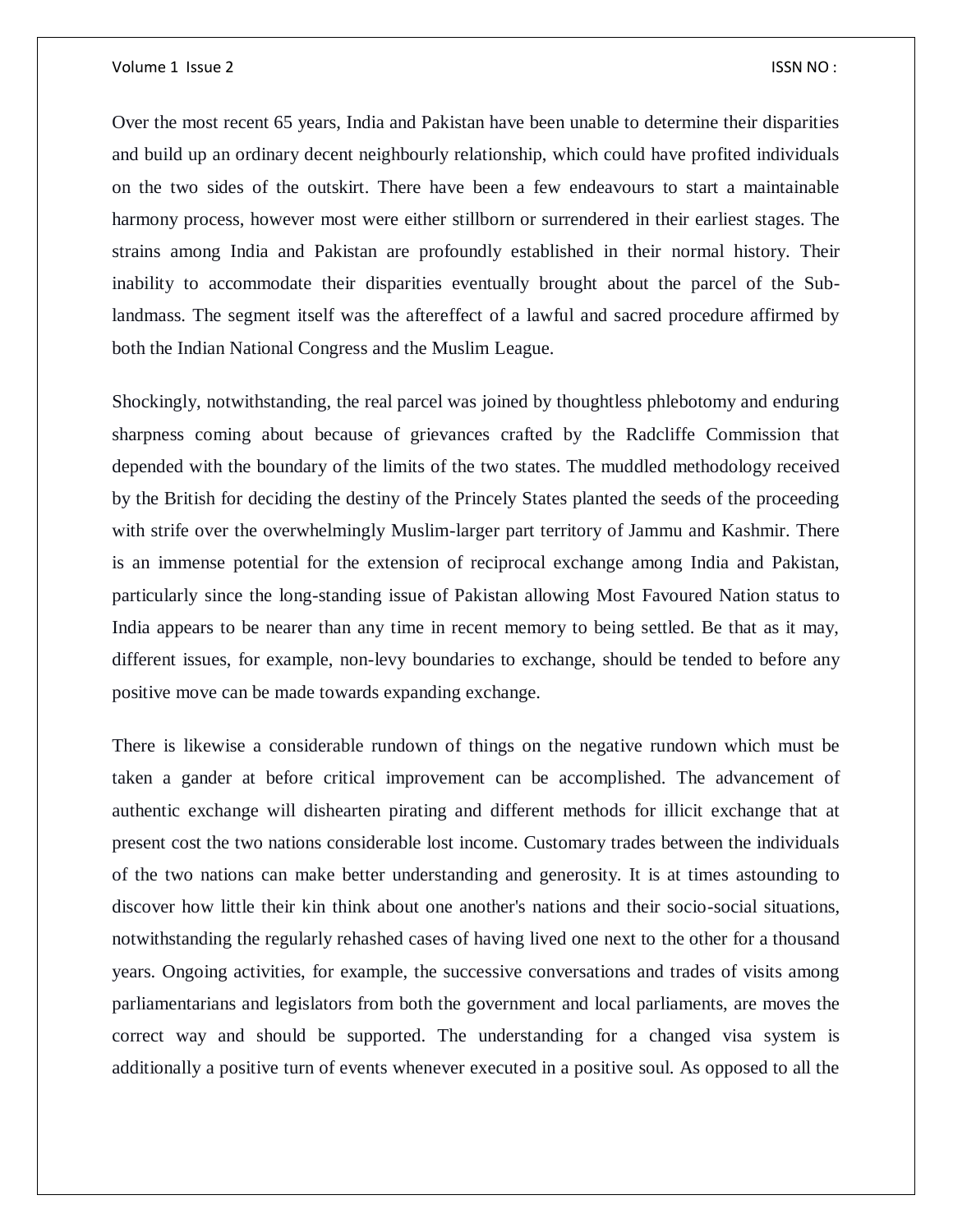$\overline{a}$ 

issues between the two countries, there is likewise a presence of positive ideas to determine all debates.

The universal legitimate system which is International Law can give the mechanical assemblies to a wronged assembling to respond to an enter of its benefits, and as such assistance expect an important activity in depictions of raised strain. All-inclusive law<sup>7</sup> and its techniques in solitude can't resolve the India-Pakistan difficulty, simply political will can. They can in any case offer instruments to a tried assembling to respond to the breaks of its benefits. Let me give three examples of brisk relevance.

To begin with, right now, the International Court of Justice(ICJ) is in the midst of choosing the example of Jadhav (India v Pakistan). This case is a truly constrained challenge where India fights that Pakistan is in hostile break of Article 36 of the Vienna Convention on Consular Relations 1963 being that consular access was not permitted to Mr Jadhav (an Indian national) who was sentenced to death by a Pakistani military court without access to a sensible primer. On 18 May 2017, the ICJ made an impermanent solicitation communicating 'Pakistan will take all estimates accessible to it to ensure that Mr. Jadhav isn't executed pending an extreme end in these techniques'.

Second, there are furthermore nonstop undertakings by the World Bank to help settle certain inquiries among India and Pakistan relating to the IWT rising out of certain hydroelectric exercises looked for after by India. Expecting that the IWT suffers, which it likely will, Article IX gives a carefully balanced part to decide banters between the social affairs doing what it can to expel the political warmth from any challenge (however specific) that the India-Pakistan relationship certainly makes.

Third, of most significance to the present moment is the potential occupation of the United Nations Security Council. In the coming days, the UNSC will consider the action by France, UK and the US searching for the posting of JeM's head, Masood Azhar (a Pakistani national), inside the arrangement of the UNSC 1267 Al Qaida sanctions warning gathering. Up until this point,

<sup>7</sup> Rishi Gulati, *The India-Pakistan Situation: What Role Can International Law Play?*, IPLAYER BLOG (Mar8,2019), http://ilawyerblog.com/the-india-pakistan-situation-what-role-can-international-law-play/